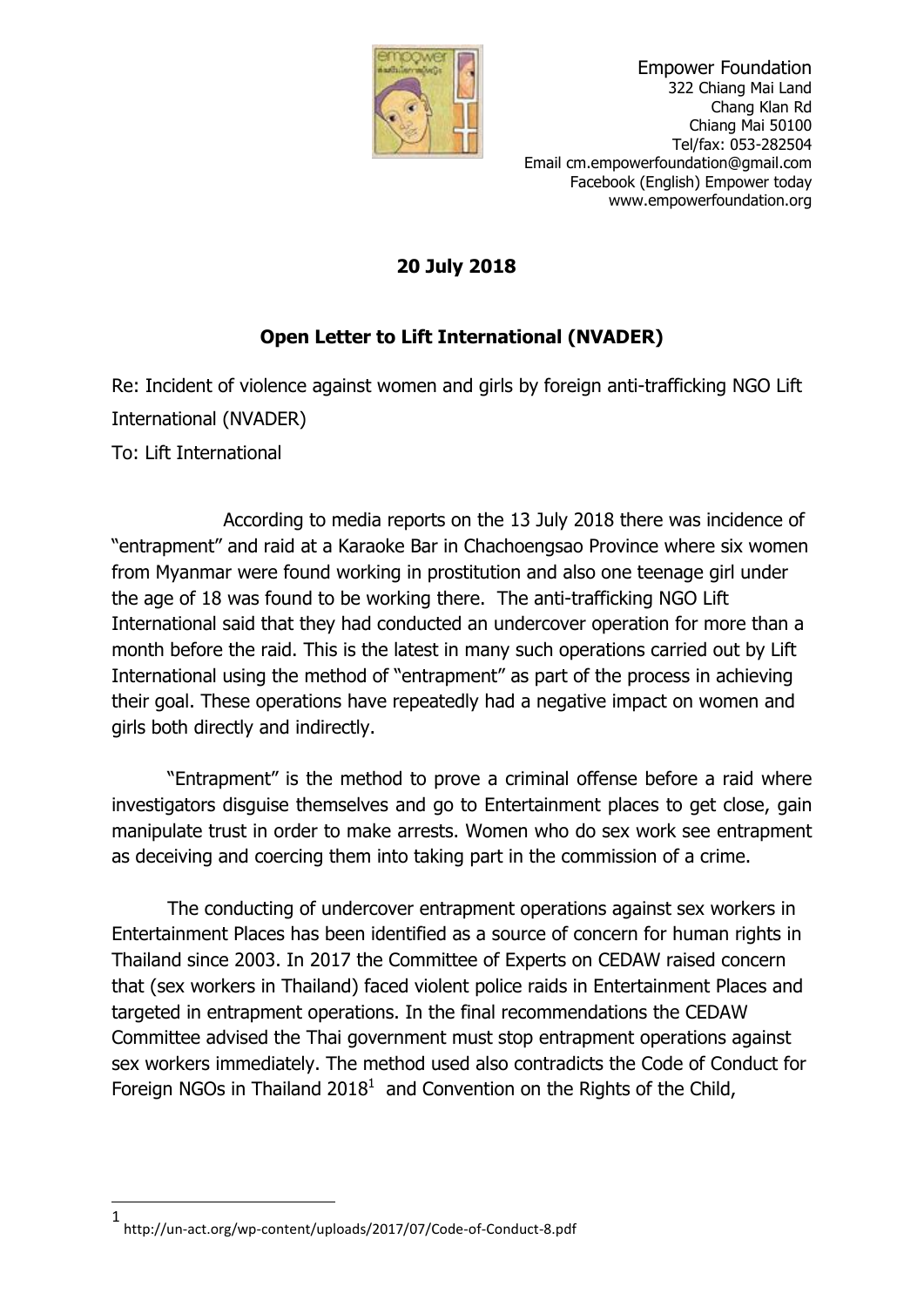

 Empower Foundation 322 Chiang Mai Land Chang Klan Rd Chiang Mai 50100 Tel/fax: 053-282504 Email cm.empowerfoundation@gmail.com Facebook (English) Empower today www.empowerfoundation.org

On the 1<sup>st</sup> June 2018 during the seminar "*Has 10 Years of entrapment and* raids solved trafficking yet?" hosted by Empower Foundation, National Human Rights Commissioner Ms Angkhana Neelapaijit said that "Entrapment of sex workers violates the right of the individual (Right to Privacy) It is not necessary to use the method of entrapment. There are other ways to collect evidence of human trafficking. Undercover entrapment is not necessary; according to the law other evidence and methods can be used to prove a criminal offence."

However Lift International (NVADER) is still using entrapment without regard for the dignity of the women and girls, resulting negative impacts rather than in protection according to the law e.g. the practice of covering women's and girl's with towels during raids makes them feel as if they are criminals and cause emotional trauma<sup>2</sup>; keeping witnesses illegally in immigration detention; the slow court process, no proper compensation for victims or witnesses; sex workers arrested who are not involved in the trafficking case do not have legal representation; Empower has had to find more than 500,000 Baht to address the problems after Lift International (NVADER) has conducted entrapment operations and raids in cooperation with the Thai authorities.

The work of NGO's should take into account human rights of their target groups and work to be a bridge between community and government. At the seminar on 1st June, National Human Rights Commissioner Ms Angkhana Neelapaijit and DSI's Human Trafficking Division Deputy Director Pol Lt Col Krittat Uamson have both recommended that the problem of trafficking needs to be addressed at the root causes such as promoting access to education, providing employment, and increasing social benefits so women can care for their families. These issues are more appropriate for NGO's to do rather than trying to fulfill the role of police, causing harm to their target group or being the tool of the government authorities as is the case now.

Empower Foundation and the signatories below call for Lift International (NVADER) to stop undercover entrapment operations, stop violating the dignity of women and girls and take responsibility to address the consequences of their "entrapment" operations to date.

Yours Sincerely

1

<sup>2</sup> นักวิจัยคุณปรางทิพย์ ดาวเรื่อง สมาคมนักข่าวนักหนังสือพิมพ์แห่งประเทศไทยร่วมกับคณะกรรมการสิทธิมนุษยชนแห่งชาติ